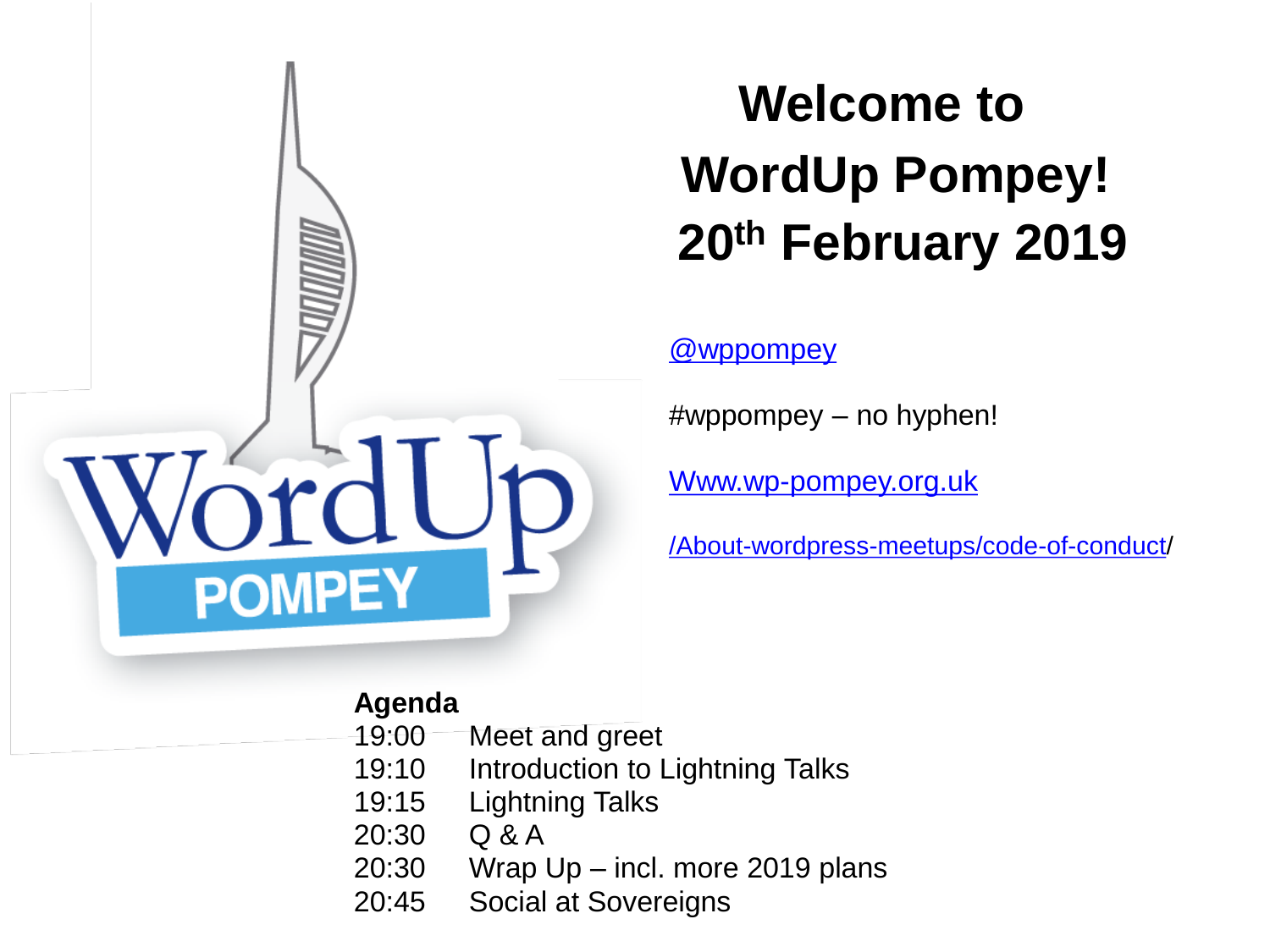

### Sponsors

#### Venue sponsor

RedIT @reditcouk

Scott McKeown says

I'll offer a 25% discount on Web Hosting or Virtual Servers to WordUp Pompey! members entering wordup and checkout

(that's for life by the way, not once)



#### Pizza / refreshment sponsor

34SP @34sp

Manchester, UK based website hosting.

Free 3 month trial of WordPress hosting. Use code: WPPOMPEY

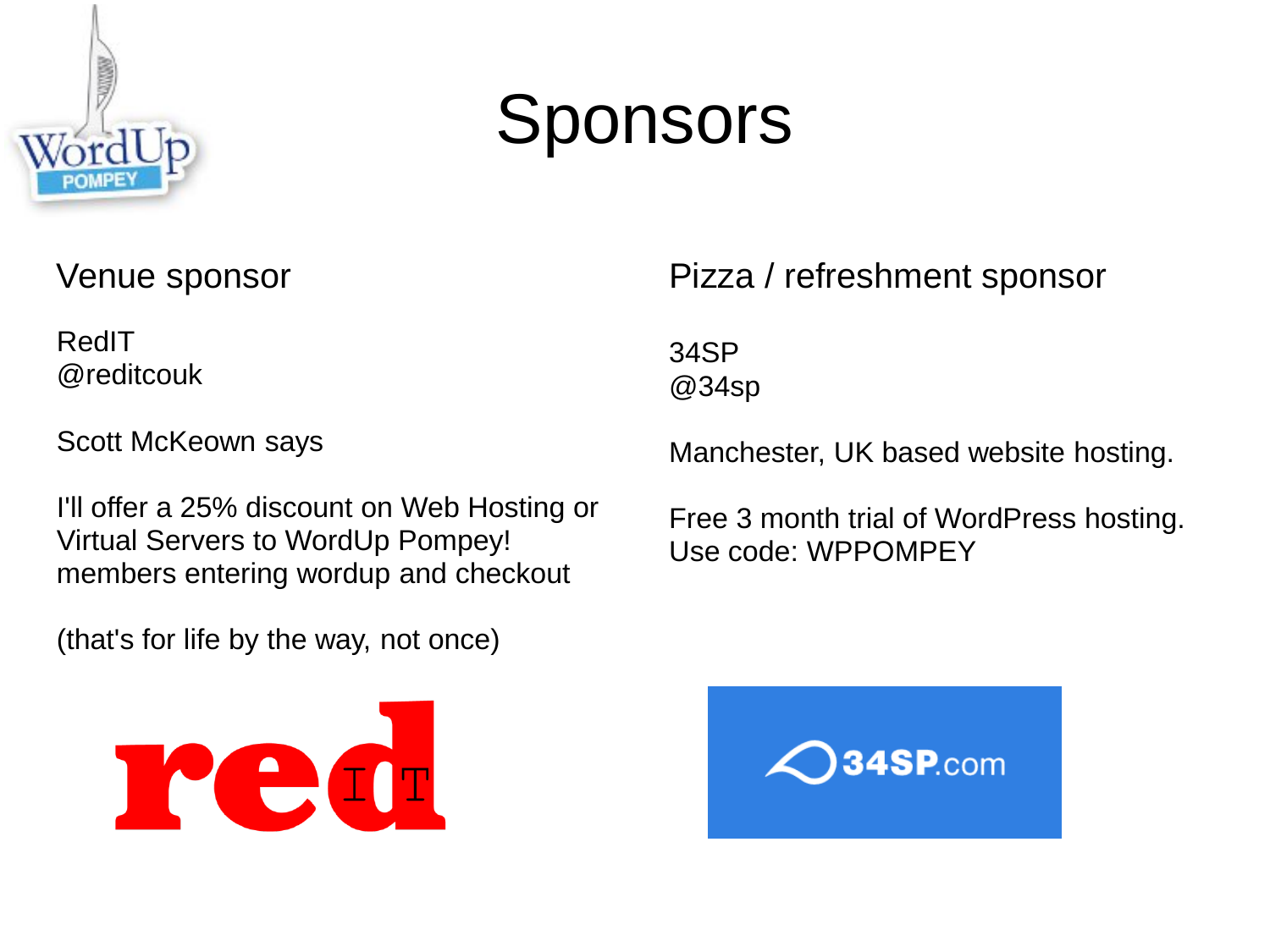# Lightning Talks

Lightning Talks – to articulate a topic in a quick, insightful and clear manner

- 5-20 min talks
- Multiple speakers
- With/without slides
- **WP Bakery and Elementor**, by Steve Wood
- **Multi-lingual multi-currency English**, by Julia Giles
- **Two Factor Authentication**, by Drew Westcott
- **Sender Policy Framework**, by Scott McKeown

Reserves:

- **British Pteridological Society,** by Andrew Leonard
- **My Favourite Block**, by Herb Miller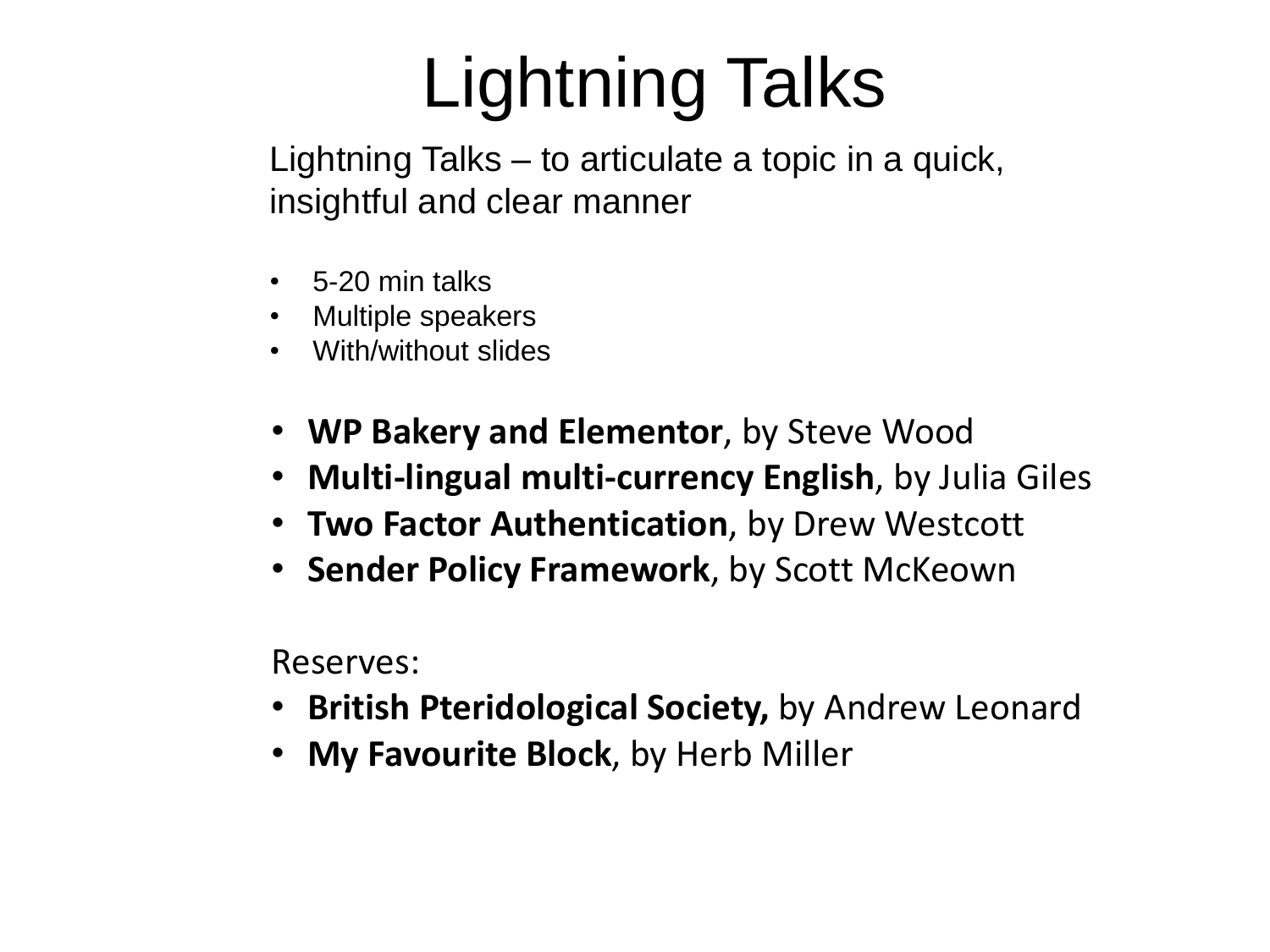WordPress | Meetup Pro - Meetu X  $+$ 

Meetup

 $\mathcal{C}$  $\rightarrow$ 

# 102 meetup members

 $\begin{bmatrix} 1 & 1 \\ 1 & 1 \end{bmatrix}$ Satellite Map Estonia **Baltic Sea A**<sub>g</sub>a Latvia North Sea **Odil** wurgh Cope<sub>rhagen</sub> Lithuania Denmark **United** Vilnius<sup>3</sup> Kingdom  $\bullet$ Minsk lele of Man Мінск Hal<sub>m</sub>burg **Manch**Oter **D**olin Live ool Poland <sub>Warsaw</sub> **Belarus** Ireland ÷ Gormany Belgium Prague Fra<sub>nkfurt</sub> Google

**WordPress** 

| Members | Groups | Countries |
|---------|--------|-----------|
| 345,416 | 706    | 97        |

Map data @2019 GeoBasis-DE/BKG (@2009), Google, Inst. Geogr. Nacional, Mapa GISrael Terms of Use

 $\Box$ 

Log in Sign up

☆

Start a new group

 $\times$ 

| Key             | <b>Value</b>                        |
|-----------------|-------------------------------------|
| <b>Members</b>  | 345,678 – when 252 more people join |
| Portsmouth      | 102                                 |
| <b>Brighton</b> | 546                                 |
| Bournemouth     | 447                                 |
| Exeter          | 201                                 |
| <b>Bristol</b>  | 857                                 |
| Tunbridge Wells | 291                                 |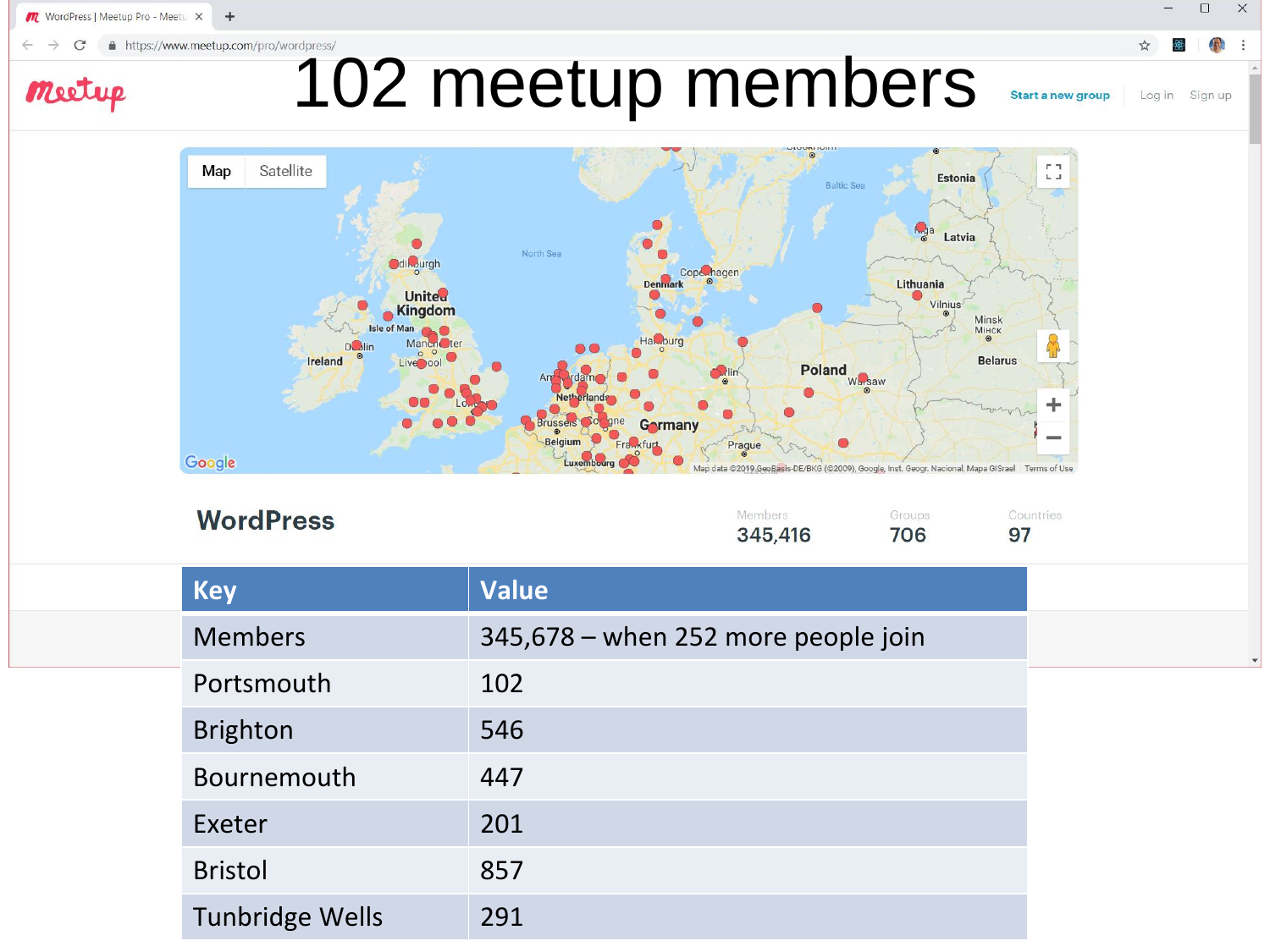

## WordPress plans for 2019

| 7 Feb     | 5.1-RC1                           |
|-----------|-----------------------------------|
| 21 Feb    | 5.1                               |
| 25 Feb    | Brighton - Mental Health @danmaby |
| 27 Feb    | Bournemouth - Question Time       |
| $6-7$ Apr | WordCamp London & Madrid          |
| 23 Apr    | 5.2                               |
| 17-19 May | <b>WordCamp Bristol</b>           |
| 20-22 Jun | WordCamp Europe - Berlin          |
| 17-19 Aug | <b>WordCamp Brighton</b>          |
| $1-3$ Nov | WordCamp US - St. Louis           |

See<https://central.wordcamp.org/schedule/>

9 Projects for 2019

[https://make.wordpress.org/core/2018/12/08/9-priorities](https://make.wordpress.org/core/2018/12/08/9-priorities-for-2019/)[for-2019/](https://make.wordpress.org/core/2018/12/08/9-priorities-for-2019/)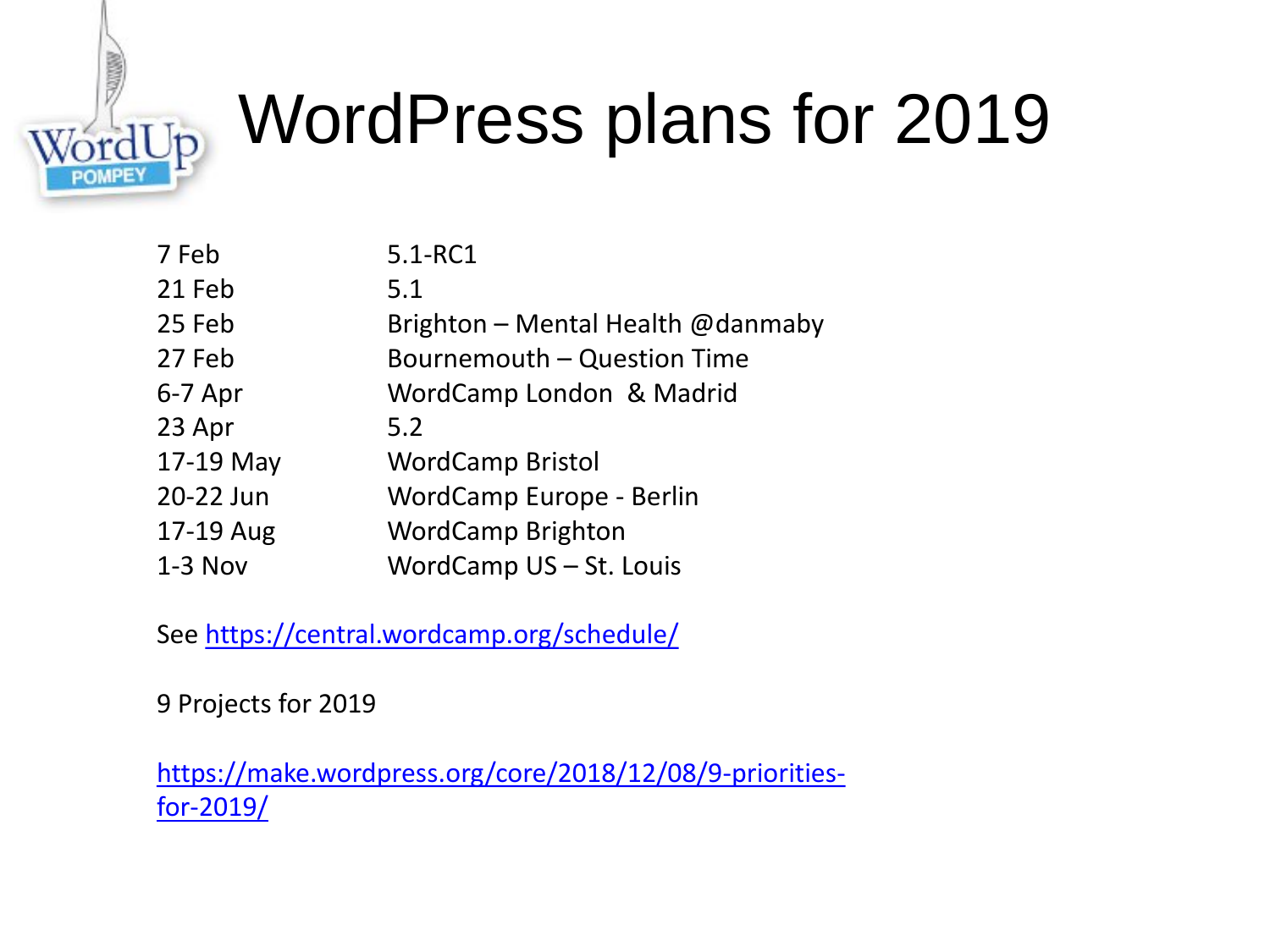# $\frac{1}{\text{WordUp}}$  #wppompey plans for 2019

| <b>Date</b>   | Agenda                                   | <b>Notes</b> |
|---------------|------------------------------------------|--------------|
| Mar 20        | Site Health Check with Jenny Wong        | @miss jwo    |
| Apr 17        | Accessibility Tools with Graham Armfield | @coolfields  |
| May $15$      | Tbc l                                    |              |
| <b>Jun 19</b> | Tbc                                      |              |

Date: 3rd Wednesday of every month Start: 19:00 End: 21:00 At: Technopole, Kingston Crescent, Portsmouth, PO2 8FA

**RECORDS**